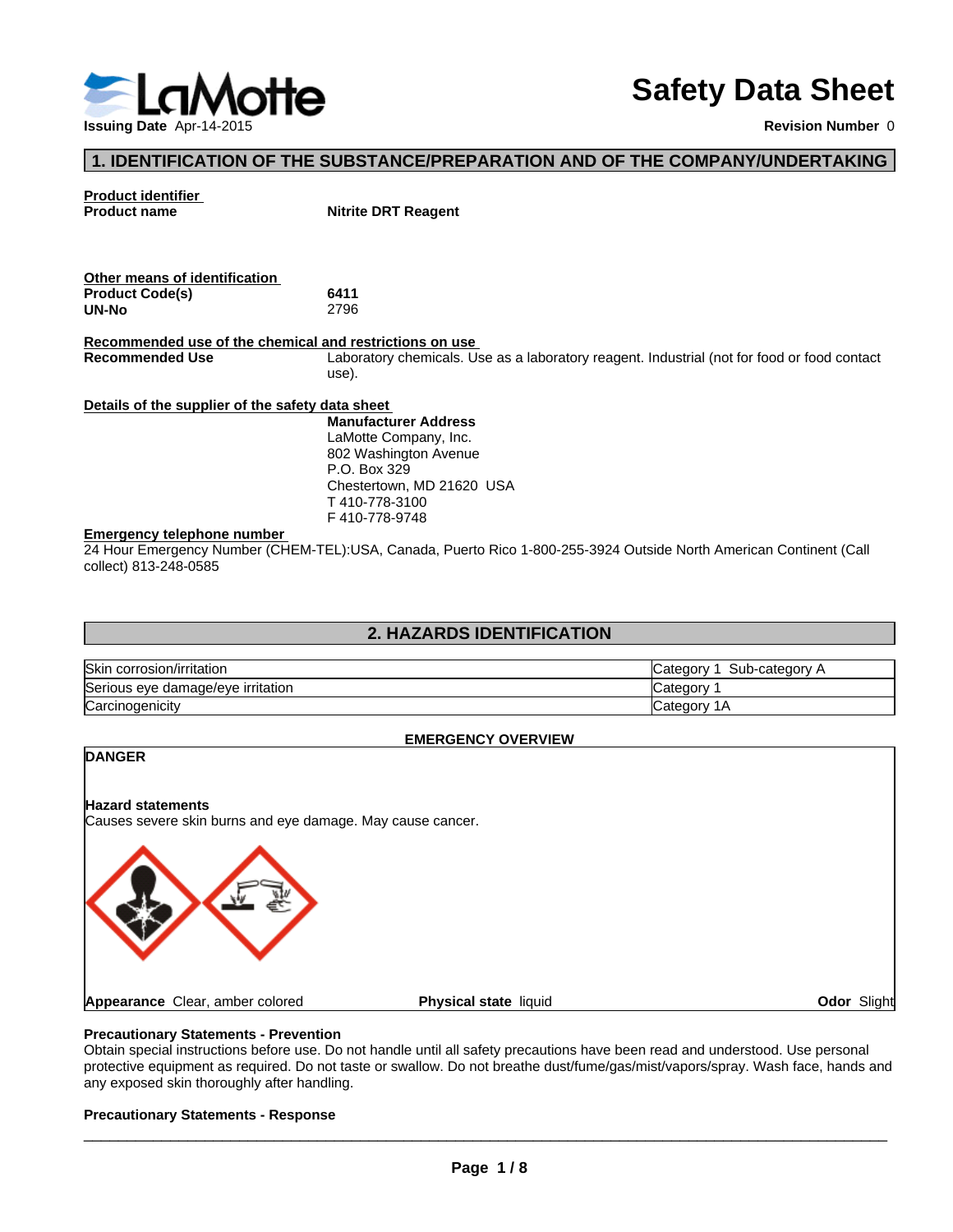Immediately call a POISON CENTER or doctor/physician.

IF IN EYES: Rinse cautiously with water for several minutes. Remove contact lenses, if present and easy to do. Continue rinsing. IF ON SKIN (or hair): Remove/Take off immediately all contaminated clothing. Rinse skin with water/shower Wash contaminated clothing before reuse IF INHALED: Remove victim to fresh air and keep at rest in a position comfortable for breathing IF SWALLOWED, Rinse mouth, Do NOT induce vomiting

 $\overline{\phantom{a}}$  ,  $\overline{\phantom{a}}$  ,  $\overline{\phantom{a}}$  ,  $\overline{\phantom{a}}$  ,  $\overline{\phantom{a}}$  ,  $\overline{\phantom{a}}$  ,  $\overline{\phantom{a}}$  ,  $\overline{\phantom{a}}$  ,  $\overline{\phantom{a}}$  ,  $\overline{\phantom{a}}$  ,  $\overline{\phantom{a}}$  ,  $\overline{\phantom{a}}$  ,  $\overline{\phantom{a}}$  ,  $\overline{\phantom{a}}$  ,  $\overline{\phantom{a}}$  ,  $\overline{\phantom{a}}$ 

### **Precautionary Statements - Storage**

Store locked up.

#### **Precautionary Statements - Disposal**

Dispose of contents/container to an approved waste disposal plant.

#### **Unknown Acute Toxicity**

7.84% of the mixture consists of ingredient(s) of unknown toxicity

# **3. COMPOSITION/INFORMATION ON INGREDIENTS**

| <b>Chemical name</b>   | <b>CAS No</b>       | Neight-% |
|------------------------|---------------------|----------|
| Ceric Ammonium Nitrate | $74-21-$<br>۱ס'<br> |          |
| 3ulfuric acid          | 7664-93-9           |          |

# **4. FIRST AID MEASURES**

#### **First Aid Measures**

| Do not get in eyes, on skin, or on clothing. Do not breathe dust/fume/gas/mist/vapors/spray.<br>Show this safety data sheet to the doctor in attendance.                                                                                                                  |
|---------------------------------------------------------------------------------------------------------------------------------------------------------------------------------------------------------------------------------------------------------------------------|
| In case of eye contact, remove contact lens and rinse immediately with plenty of water, also<br>under the eyelids, for at least 15 minutes. Call a physician immediately.                                                                                                 |
| Wash off immediately with plenty of water for at least 15 minutes. Take off contaminated<br>clothing and wash before reuse. Call a physician immediately.                                                                                                                 |
| Remove to fresh air. If symptoms persist, call a physician.                                                                                                                                                                                                               |
| Do NOT induce vomiting. Rinse mouth. Drink plenty of water. Call a physician immediately.                                                                                                                                                                                 |
| Use personal protection recommended in Section 8. Do not use mouth-to-mouth method if<br>victim ingested or inhaled the substance; give artificial respiration with the aid of a pocket<br>mask equipped with a one-way valve or other proper respiratory medical device. |
|                                                                                                                                                                                                                                                                           |

# **5. FIRE-FIGHTING MEASURES**

#### **Suitable extinguishing media**

Use extinguishing measures that are appropriate to local circumstances and the surrounding environment.

# **Unsuitable extinguishing media**

Water.

#### **Specific hazards arising from the chemical**

Some are oxidizers and may ignite combustibles (wood, paper, oil, clothing, etc.).

#### **Hazardous combustion products**

Contact with metals may evolve flammable hydrogen gas.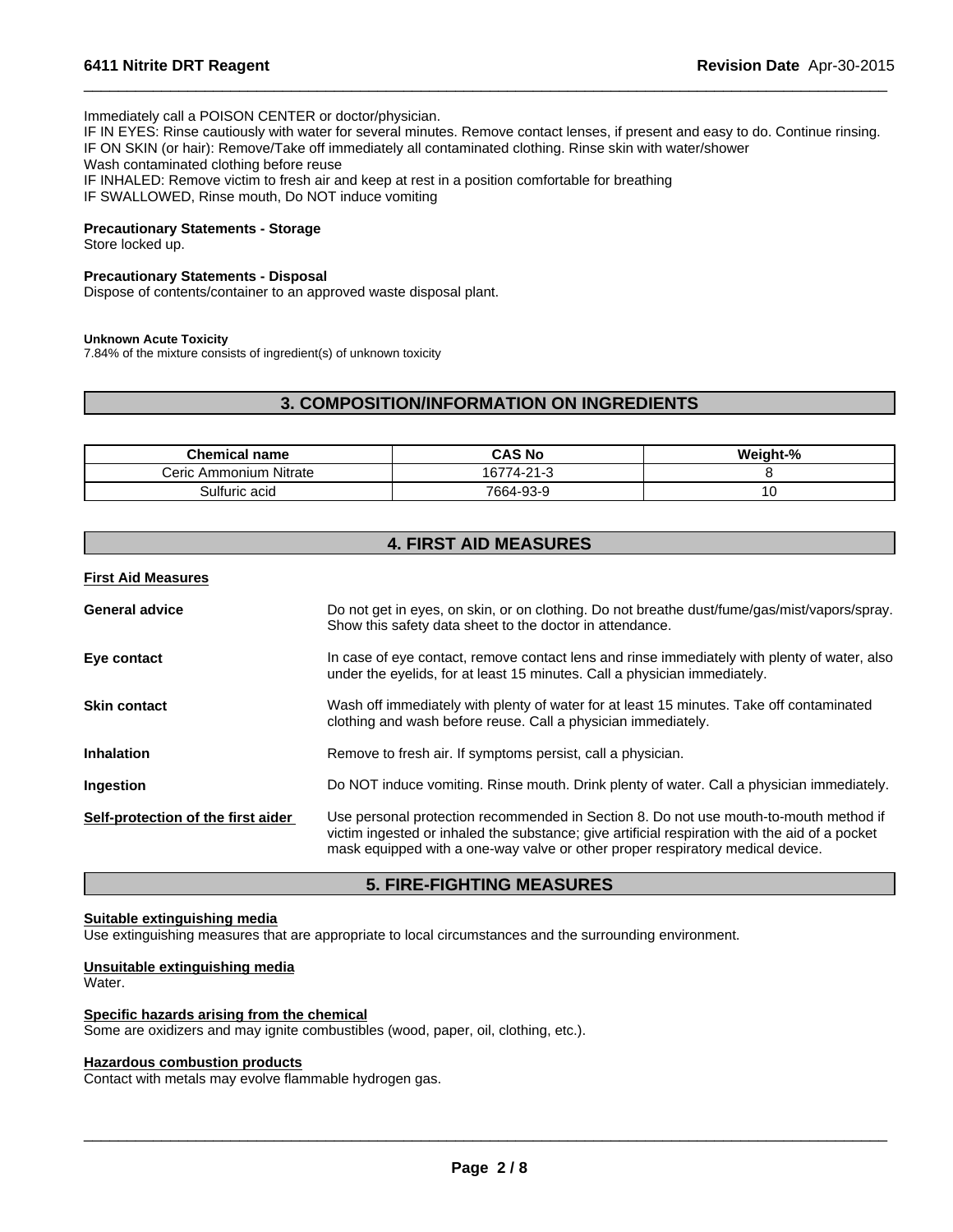### **Protective equipment and precautions for firefighters**

As in any fire, wear self-contained breathing apparatus pressure-demand, MSHA/NIOSH (approved or equivalent) and full protective gear.

# **6. ACCIDENTAL RELEASE MEASURES**

 $\overline{\phantom{a}}$  ,  $\overline{\phantom{a}}$  ,  $\overline{\phantom{a}}$  ,  $\overline{\phantom{a}}$  ,  $\overline{\phantom{a}}$  ,  $\overline{\phantom{a}}$  ,  $\overline{\phantom{a}}$  ,  $\overline{\phantom{a}}$  ,  $\overline{\phantom{a}}$  ,  $\overline{\phantom{a}}$  ,  $\overline{\phantom{a}}$  ,  $\overline{\phantom{a}}$  ,  $\overline{\phantom{a}}$  ,  $\overline{\phantom{a}}$  ,  $\overline{\phantom{a}}$  ,  $\overline{\phantom{a}}$ 

#### **Personal precautions, protective equipment and emergency procedures**

| <b>Personal precautions</b>                          | Use personal protection recommended in Section 8. Ensure adequate ventilation. Avoid<br>contact with eyes, skin and clothing. Avoid breathing vapors or mists.                                                                                                                                                                                             |
|------------------------------------------------------|------------------------------------------------------------------------------------------------------------------------------------------------------------------------------------------------------------------------------------------------------------------------------------------------------------------------------------------------------------|
| <b>Environmental precautions</b>                     | See Section 12 for additional Ecological Information.                                                                                                                                                                                                                                                                                                      |
| Methods and material for containment and cleaning up |                                                                                                                                                                                                                                                                                                                                                            |
| Methods for cleaning up                              | Neutralize spill with alkaline material (sodium bicarbonate), being careful to prevent<br>splattering, then containerize slurry and hold for later disposal. Use a non-combustible<br>material like vermiculite, sand or earth to soak up the product and place into a container for<br>later disposal. Following product recovery, flush area with water. |

# **7. HANDLING AND STORAGE**

### **Precautions for safe handling**

Handling **Handling** Handle in accordance with good industrial hygiene and safety practice. Avoid contact with skin, eyes or clothing. Do not taste or swallow. Do not eat, drink or smoke when using this product.

#### **Conditions for safe storage, including any incompatibilities**

**Storage** Keep containers tightly closed in a dry, cool and well-ventilated place. Keep away from incompatible materials such as cyanides or sulfides. Store away from strong bases or metals. Store away from incompatible materials. Keep out of the reach of children.

**Incompatible Products** Strong oxidizing agents. Reducing agents. Cyanides. Aluminium. Combustible materials. Water reactive material.

# **8. EXPOSURE CONTROLS/PERSONAL PROTECTION**

| <b>Chemical name</b>                 | <b>ACGIH TLV</b>          | <b>OSHA PEL</b>          | <b>NIOSH IDLH</b>                           |
|--------------------------------------|---------------------------|--------------------------|---------------------------------------------|
| Ceric Ammonium Nitrate<br>16774-21-3 |                           |                          | Not Established                             |
| Sulfuric acid<br>7664-93-9           | TWA: $0.2 \text{ mg/m}^3$ | TWA: 1 mg/m <sup>3</sup> | IDLH: $15 \text{ mg/m}^3$<br>TWA: 1 $ma/m3$ |

## **Appropriate engineering controls**

| <b>Engineering Measures</b> | Showers              |
|-----------------------------|----------------------|
|                             | Eyewash stations     |
|                             | Ventilation systems. |

#### **Individual protection measures, such as personal protective equipment**

| <b>Eye/Face Protection</b>    | Wear safety glasses with side shields (or goggles). If splashes are likely to occur:. Face<br>protection shield.    |
|-------------------------------|---------------------------------------------------------------------------------------------------------------------|
| Skin and body protection      | Wear protective gloves/protective clothing/eye protection/face protection. Nitrile rubber.<br>Avoid splashing.      |
| <b>Respiratory protection</b> | When workers are facing concentrations above the exposure limit they must use<br>appropriate certified respirators. |
| <b>Hygiene Measures</b>       | Handle in accordance with good industrial hygiene and safety practice. Do not eat, drink or                         |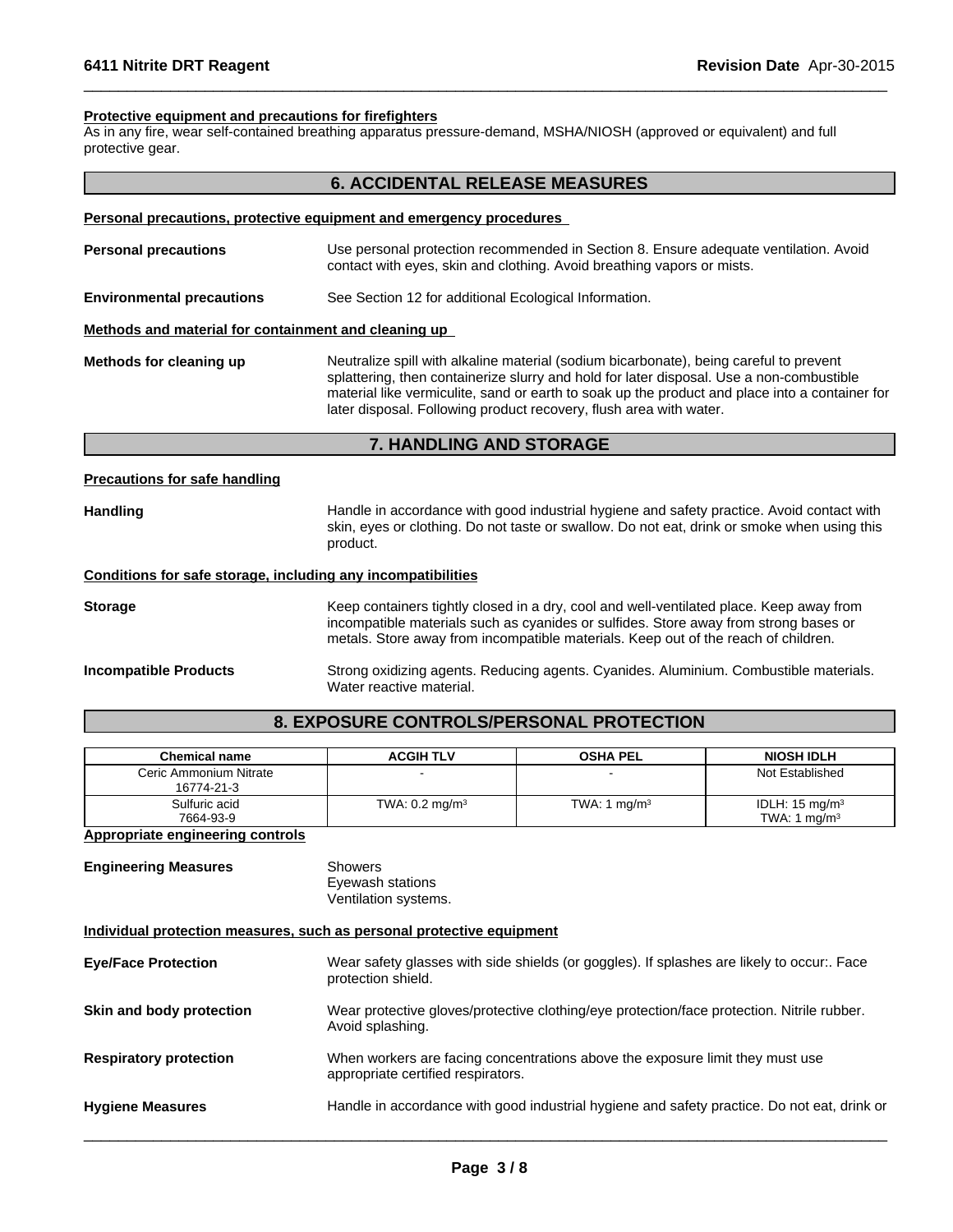smoke when using this product. Wash hands before breaks and immediately after handling the product.

 $\overline{\phantom{a}}$  ,  $\overline{\phantom{a}}$  ,  $\overline{\phantom{a}}$  ,  $\overline{\phantom{a}}$  ,  $\overline{\phantom{a}}$  ,  $\overline{\phantom{a}}$  ,  $\overline{\phantom{a}}$  ,  $\overline{\phantom{a}}$  ,  $\overline{\phantom{a}}$  ,  $\overline{\phantom{a}}$  ,  $\overline{\phantom{a}}$  ,  $\overline{\phantom{a}}$  ,  $\overline{\phantom{a}}$  ,  $\overline{\phantom{a}}$  ,  $\overline{\phantom{a}}$  ,  $\overline{\phantom{a}}$ 

# **9. PHYSICAL AND CHEMICAL PROPERTIES**

# **Information on basic physical and chemical properties**

| <b>Physical state</b>            | liquid                              |                  |        |  |
|----------------------------------|-------------------------------------|------------------|--------|--|
| Appearance                       | Clear, amber colored                | Odor             | Slight |  |
| <b>Property</b>                  | <b>Values</b>                       | Remarks • Method |        |  |
|                                  |                                     |                  |        |  |
| pH                               | $<$ 1                               |                  |        |  |
| Melting point / freezing point   | No information available            |                  |        |  |
| Boiling point / boiling range    | 100 °C / 212 °F                     |                  |        |  |
| <b>Flash point</b>               | No information available            |                  |        |  |
| <b>Evaporation rate</b>          |                                     |                  |        |  |
| <b>Flammability (solid, gas)</b> | No information available            |                  |        |  |
| <b>Flammability Limit in Air</b> |                                     |                  |        |  |
| <b>Upper flammability limit:</b> | No information available            |                  |        |  |
| Lower flammability limit:        | No information available            |                  |        |  |
| Vapor pressure                   | No information available            |                  |        |  |
| <b>Vapor density</b>             | No information available            |                  |        |  |
| <b>Specific gravity</b>          | No information available            |                  |        |  |
| <b>Water solubility</b>          | No information available            |                  |        |  |
| Solubility in other solvents     | No information available            |                  |        |  |
| <b>Partition coefficient</b>     | No information available            |                  |        |  |
| <b>Autoignition temperature</b>  | No information available            |                  |        |  |
| <b>Decomposition temperature</b> | No information available            |                  |        |  |
| <b>Kinematic viscosity</b>       | No information available            |                  |        |  |
| <b>Dynamic viscosity</b>         | No information available            |                  |        |  |
| <b>Explosive properties</b>      | No information available            |                  |        |  |
| <b>Oxidizing properties</b>      | No information available            |                  |        |  |
| <b>Other Information</b>         |                                     |                  |        |  |
| <b>Softening point</b>           | No information available            |                  |        |  |
| <b>Molecular weight</b>          | No information available            |                  |        |  |
| <b>VOC Content (%)</b>           | No information available            |                  |        |  |
| <b>Density</b>                   | No information available            |                  |        |  |
| <b>Bulk density</b>              | No information available            |                  |        |  |
|                                  | <b>10. STABILITY AND REACTIVITY</b> |                  |        |  |
|                                  |                                     |                  |        |  |

| <b>Stability</b><br><b>Hazardous Reactions</b>       | Stable under recommended storage conditions.<br>Contact with metals may evolve flammable hydrogen gas.                                                      |
|------------------------------------------------------|-------------------------------------------------------------------------------------------------------------------------------------------------------------|
| Hazardous polymerization                             | Hazardous polymerization does not occur.                                                                                                                    |
| <b>Conditions to avoid</b><br>Incompatible materials | Excessive heat. Incompatible Products.<br>Strong oxidizing agents. Reducing agents. Cyanides. Aluminium. Combustible materials.<br>Water reactive material. |
|                                                      | Hazardous decomposition products Sulfur oxides (SOx). Nitrogen oxides (NOx). Carbon oxides (COx).                                                           |

# **11. TOXICOLOGICAL INFORMATION**

# **Information on likely routes of exposure**

# **Component Information**

| <b>Chemical name</b>                  | LD50<br>Oral                   | LD50-<br>⊃ermal '                                                                 | $\sim$ $\sim$<br><b>Inhalation LC50</b> |
|---------------------------------------|--------------------------------|-----------------------------------------------------------------------------------|-----------------------------------------|
| .<br>"<br>Ammonium<br>ı Nıtrate<br>ᇇᇚ | : Letablichar<br>Not<br>машыны | Nishe∆<br><b>Not</b><br>$ \circ$ $\circ$ $\circ$ $\circ$ $\circ$ $\circ$<br>-siao | N٥<br>-stablished                       |
|                                       |                                |                                                                                   |                                         |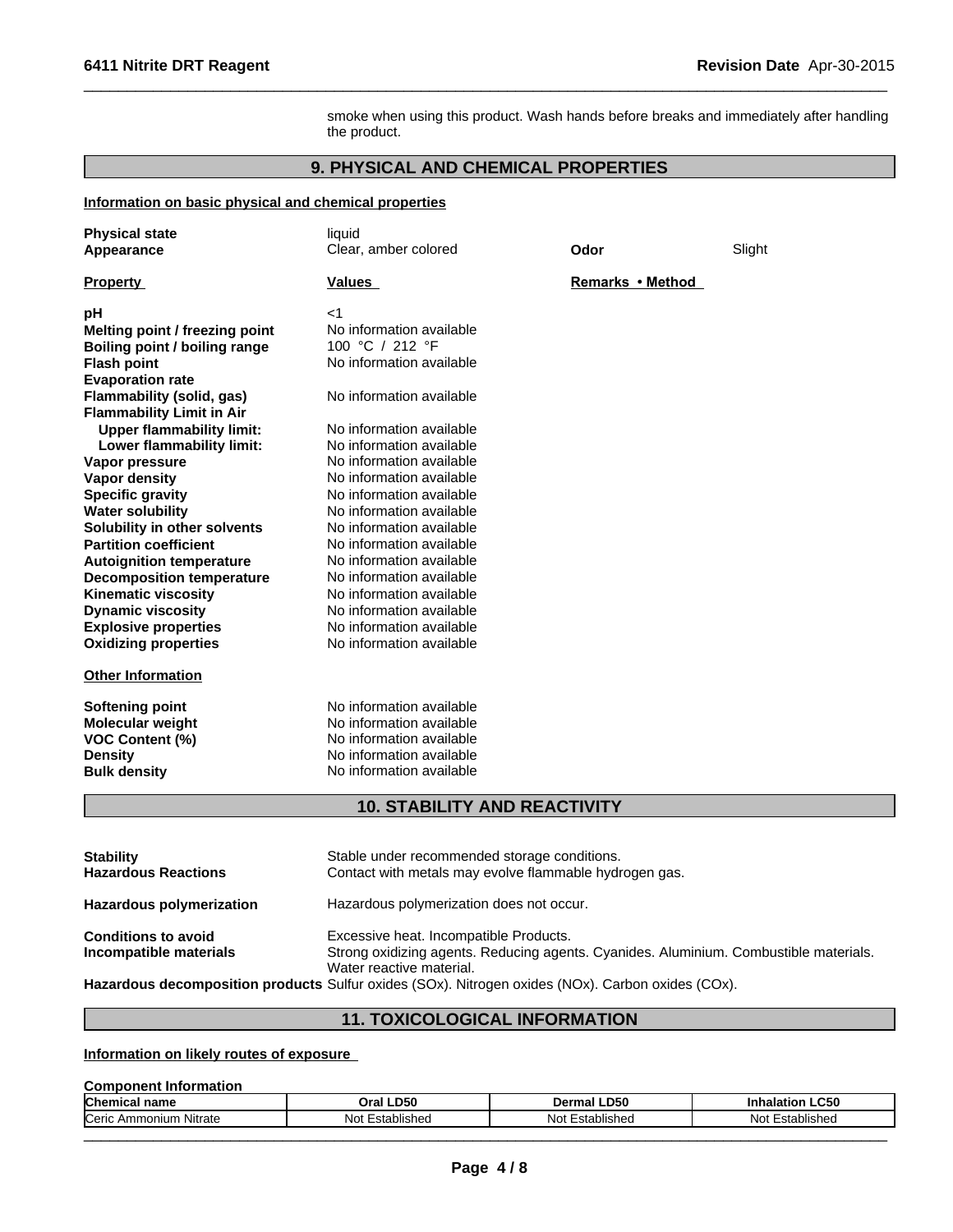| 16774-21-3    |                               |                 |                                         |
|---------------|-------------------------------|-----------------|-----------------------------------------|
| Sulfuric acid | Rat<br>2140 mg/kg<br>$= 2140$ | Not Established | ´Rat ) 2 h<br>$= 510$ mg/m <sup>3</sup> |
| 7664-93-9     |                               |                 |                                         |

# **Information on toxicological effects**

| <b>Chemical name</b>                 | <b>ACGIH</b> | <b>IARC</b> | <b>NTP</b>      | <b>OSHA</b> |
|--------------------------------------|--------------|-------------|-----------------|-------------|
| Ceric Ammonium Nitrate<br>16774-21-3 |              | Group 2A    | Not Established |             |
| Sulfuric acid<br>7664-93-9           | ΑZ           | Group       | Known           |             |

*ACGIH (American Conference of Governmental Industrial Hygienists)*

*A2 - Suspected Human Carcinogen*

*IARC (International Agency for Research on Cancer)*

*Group 1 - Carcinogenic to Humans*

*Cancer Status: The International Agency for Research on Cancer (IARC) has classified "strong inorganic acid mists containing sulfuric acid" as a known human carcinogen, (IARC category 1). This classification applies only to mists containing sulfuric acid and not to sulfuric acid or sulfuric acid solutions*

**Chronic toxicity** Chronic exposure to mists containing sulfuric acid is a cancer hazard.

 $\overline{\phantom{a}}$  ,  $\overline{\phantom{a}}$  ,  $\overline{\phantom{a}}$  ,  $\overline{\phantom{a}}$  ,  $\overline{\phantom{a}}$  ,  $\overline{\phantom{a}}$  ,  $\overline{\phantom{a}}$  ,  $\overline{\phantom{a}}$  ,  $\overline{\phantom{a}}$  ,  $\overline{\phantom{a}}$  ,  $\overline{\phantom{a}}$  ,  $\overline{\phantom{a}}$  ,  $\overline{\phantom{a}}$  ,  $\overline{\phantom{a}}$  ,  $\overline{\phantom{a}}$  ,  $\overline{\phantom{a}}$ 

**ATEmix (oral)** 21400 mg/kg

# **12. ECOLOGICAL INFORMATION**

#### **Ecotoxicity**

**Unknown Aquatic Toxicity** 7.84 % of the mixture consists of components(s) of unknown hazards to the aquatic environment

| Chemical name          | Toxicitv to Algae | <b>Toxicity to Fish</b>           | Daphnia Magna (Water Flea)  |
|------------------------|-------------------|-----------------------------------|-----------------------------|
| Ceric Ammonium Nitrate | Not Established   | Not Established                   | Not Established             |
| 16774-21-3             |                   |                                   |                             |
| Sulfuric acid          | Not Established   | 1500: 96 h Brachydanio rerio mg/L | 29: 24 h Daphnia magna mg/L |
| 7664-93-9              |                   | LC50 static                       | EC50                        |

#### **Persistence and degradability**

No data is available on the product itself.

# **Bioaccumulation/Accumulation**

No information available.

| <b>Chemical name</b>                 | Log Pow         |
|--------------------------------------|-----------------|
| Ceric Ammonium Nitrate<br>16774-21-3 | Not Established |
| Sulfuric acid<br>7664-93-9           | Not Established |

# **13. DISPOSAL CONSIDERATIONS**

**Disposal Methods** Dispose of waste product or used containers according to local regulations.

**Contaminated packaging Do not reuse empty containers.** 

| <b>Chemical name</b>                 | <b>RCRA</b>     | <b>RCRA - Basis for Listing</b> | <b>RCRA - D Series Wastes</b> | <b>RCRA - U Series Wastes</b> |
|--------------------------------------|-----------------|---------------------------------|-------------------------------|-------------------------------|
| Ceric Ammonium Nitrate<br>16774-21-3 | Not Established |                                 | Not Established               | Not Established               |
| Sulfuric acid<br>7664-93-9           | Not Established | $\overline{\phantom{a}}$        | Not Established               | Not Established               |

| <b>Chemical name</b>                 | <b>RCRA - Halogenated</b><br><b>Organic Compounds</b> | <b>RCRA - P Series Wastes</b> | <b>RCRA - F Series Wastes</b> | <b>RCRA - K Series Wastes</b> |
|--------------------------------------|-------------------------------------------------------|-------------------------------|-------------------------------|-------------------------------|
| Ceric Ammonium Nitrate<br>16774-21-3 | Not Established                                       | Not Established               | Not Established               | Not Established               |
| Sulfuric acid<br>7664-93-9           | Not Established                                       | Not Established               | Not Established               | Not Established               |

| <b>Chemical name</b>                 | <br>$\sim$ $\sim$ $\sim$<br><b>Waste Status</b><br>$\cdots$<br>Califor<br><b>Hazardous</b><br>nıa |
|--------------------------------------|---------------------------------------------------------------------------------------------------|
| Ammonium Nitrate<br>$^{\circ}$<br>◡▭ |                                                                                                   |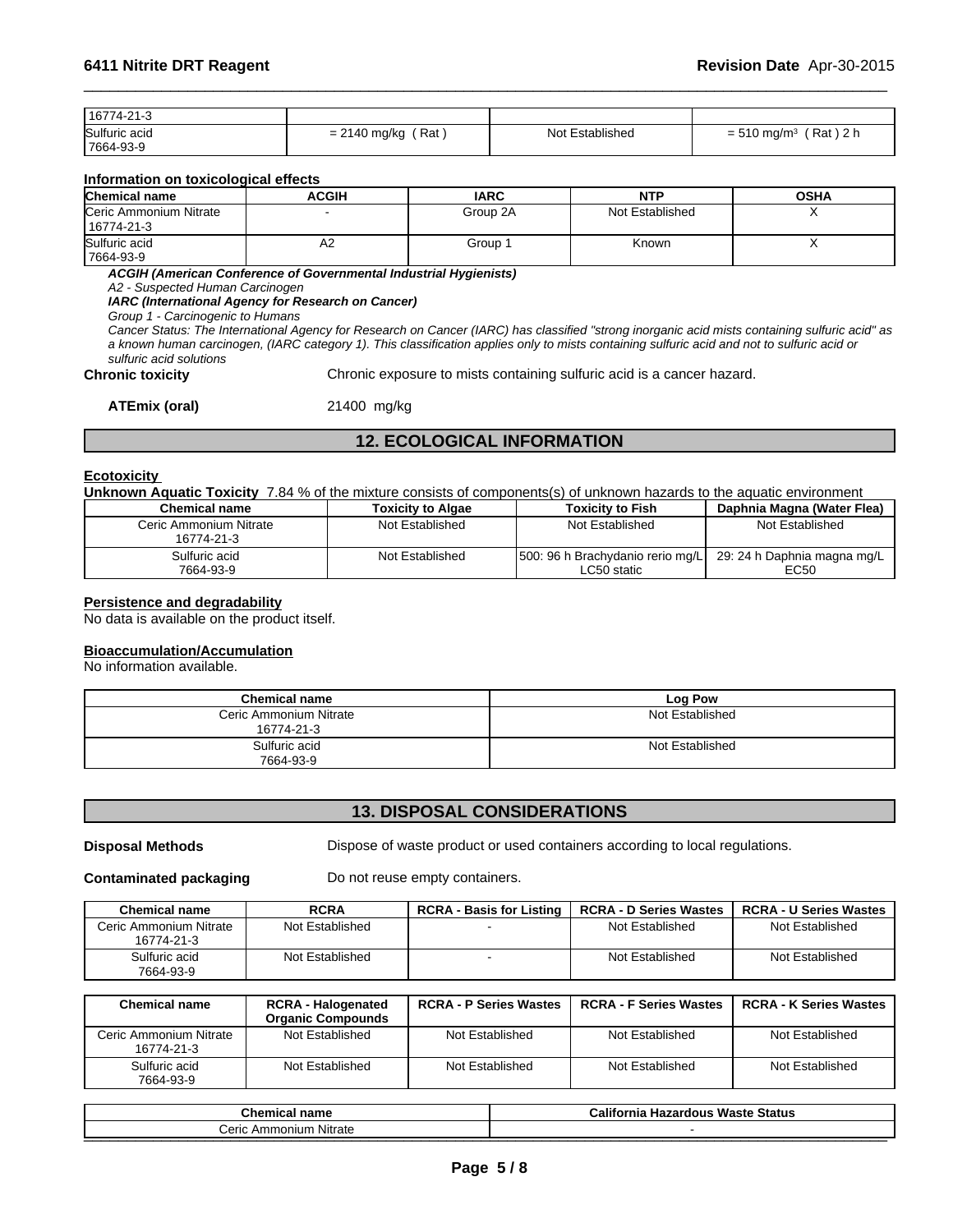| 16774-21-3                                                                                                                    |                                              |                                  |
|-------------------------------------------------------------------------------------------------------------------------------|----------------------------------------------|----------------------------------|
| Sulfuric acid<br>7664-93-9                                                                                                    |                                              |                                  |
|                                                                                                                               |                                              |                                  |
|                                                                                                                               |                                              | <b>14. TRANSPORT INFORMATION</b> |
| <b>DOT</b><br>Proper shipping name<br>UN-No<br><b>Hazard Class</b><br><b>Packing group</b><br><b>Reportable Quantity (RQ)</b> | SULFURIC ACID <51%<br>2796<br>8<br>Ш<br>1000 |                                  |
| <b>IATA</b><br>Proper shipping name<br><b>UN-No</b><br><b>Hazard Class</b><br><b>Packing group</b>                            | SULFURIC ACID <51%<br>2796<br>8<br>Ш         |                                  |
| IMDG/IMO<br>Proper shipping name<br>UN-No<br><b>Hazard Class</b><br><b>Packing group</b>                                      | SULFURIC ACID <51%<br>2796<br>8<br>Ш         |                                  |

 $\overline{\phantom{a}}$  ,  $\overline{\phantom{a}}$  ,  $\overline{\phantom{a}}$  ,  $\overline{\phantom{a}}$  ,  $\overline{\phantom{a}}$  ,  $\overline{\phantom{a}}$  ,  $\overline{\phantom{a}}$  ,  $\overline{\phantom{a}}$  ,  $\overline{\phantom{a}}$  ,  $\overline{\phantom{a}}$  ,  $\overline{\phantom{a}}$  ,  $\overline{\phantom{a}}$  ,  $\overline{\phantom{a}}$  ,  $\overline{\phantom{a}}$  ,  $\overline{\phantom{a}}$  ,  $\overline{\phantom{a}}$ 

# **15. REGULATORY INFORMATION**

| <b>International Inventories</b> |          |
|----------------------------------|----------|
| <b>TSCA</b>                      | Complies |
| <b>DSL/NDSL</b>                  | Complies |
| <b>EINECS/ELINCS</b>             | Complies |
| <b>ENCS</b>                      | Complies |
| <b>IECSC</b>                     | Complies |
| <b>KECL</b>                      | Complies |
| <b>PICCS</b>                     | Complies |
| <b>AICS</b>                      | Complies |

**Legend:** 

**TSCA** - United States Toxic Substances Control Act Section 8(b) Inventory **DSL/NDSL** - Canadian Domestic Substances List/Non-Domestic Substances List **EINECS/ELINCS** - European Inventory of Existing Chemical Substances/European List of Notified Chemical Substances **ENCS** - Japan Existing and New Chemical Substances **IECSC** - China Inventory of Existing Chemical Substances **KECL** - Korean Existing and Evaluated Chemical Substances **PICCS** - Philippines Inventory of Chemicals and Chemical Substances **AICS** - Australian Inventory of Chemical Substances

# **US Federal Regulations**

# **SARA 313**

Section 313 of Title III of the Superfund Amendments and Reauthorization Act of 1986 (SARA). This product contains a chemical or chemicals which are subject to the reporting requirements of the Act and Title 40 of the Code of Federal Regulations, Part 372

| <b>Chemical name</b>   | <b>SARA 313 - Threshold Values %</b> |
|------------------------|--------------------------------------|
| Ceric Ammonium Nitrate | 1.0                                  |
| 16774-21-3             |                                      |
| Sulfuric acid          | 7.U                                  |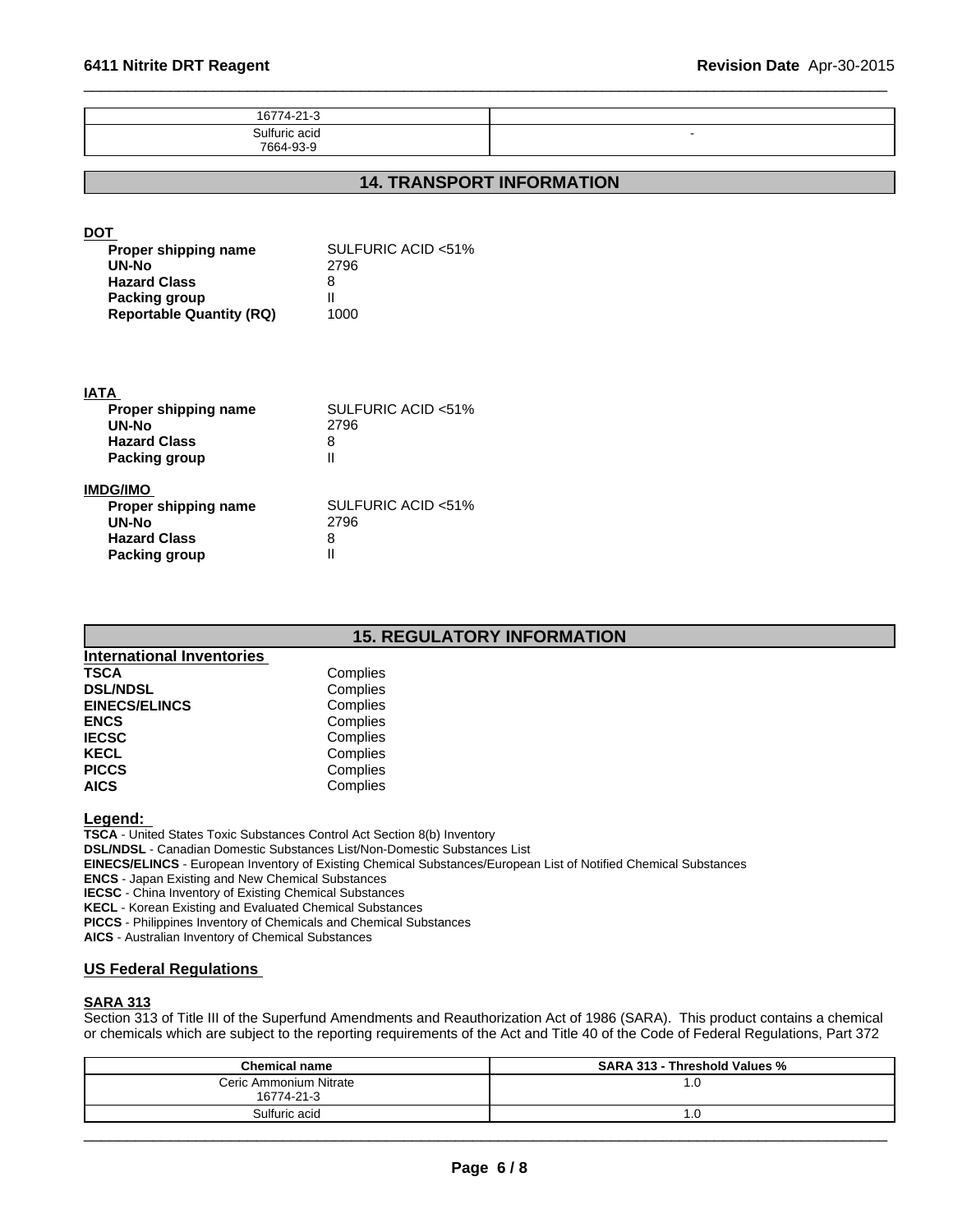| 7664-93-9                             |     |  |
|---------------------------------------|-----|--|
| <b>SARA 311/312 Hazard Categories</b> |     |  |
| Acute health hazard                   | Yes |  |
| <b>Chronic Health Hazard</b>          | Yes |  |
| Fire hazard                           | No  |  |
| Sudden release of pressure hazard     | No  |  |
| <b>Reactive Hazard</b>                | Yes |  |

 $\overline{\phantom{a}}$  ,  $\overline{\phantom{a}}$  ,  $\overline{\phantom{a}}$  ,  $\overline{\phantom{a}}$  ,  $\overline{\phantom{a}}$  ,  $\overline{\phantom{a}}$  ,  $\overline{\phantom{a}}$  ,  $\overline{\phantom{a}}$  ,  $\overline{\phantom{a}}$  ,  $\overline{\phantom{a}}$  ,  $\overline{\phantom{a}}$  ,  $\overline{\phantom{a}}$  ,  $\overline{\phantom{a}}$  ,  $\overline{\phantom{a}}$  ,  $\overline{\phantom{a}}$  ,  $\overline{\phantom{a}}$ 

#### **CWA (Clean Water Act)**

This product contains the following substances which are regulated pollutants pursuant to the Clean Water Act (40 CFR 122.21 and 40 CFR 122.42)

| <b>Chemical name</b>                 | <b>CWA - Reportable</b><br>Quantities | <b>CWA - Toxic Pollutants</b> | <b>CWA - Priority Pollutants</b> | <b>CWA - Hazardous</b><br><b>Substances</b> |
|--------------------------------------|---------------------------------------|-------------------------------|----------------------------------|---------------------------------------------|
| Ceric Ammonium Nitrate<br>16774-21-3 | Not Established                       | Not Established               | Not Established                  | Not Established                             |
| Sulfuric acid<br>7664-93-9           | 1000 lb                               | Not Established               | Not Established                  |                                             |

# **CERCLA**

This material, as supplied, contains one or more substances regulated as a hazardous substance under the Comprehensive Environmental Response Compensation and Liability Act (CERCLA) (40 CFR 302)

| <b>Chemical name</b>   | <b>Hazardous Substances RQs</b> | <b>CERCLA/SARA RQ</b> | RQ                  |
|------------------------|---------------------------------|-----------------------|---------------------|
| Ceric Ammonium Nitrate |                                 | Not Established       |                     |
| 16774-21-3             |                                 |                       |                     |
| Sulfuric acid          | 1000 lb                         | 1000 lb               | RQ 1000 lb final RQ |
| 7664-93-9              |                                 |                       | RQ 454 kg final RQ  |

# **US State Regulations**

 California Proposition 65 has classified "strong inorganic acid mists containing sulfuric acid" as a chemical known to the State of California to cause cancer. This classification applies only to "inorganic mists containing sulfuric acid" and not to sulfuric acid or sulfuric acid solutions

| California<br><b>Proposition 65</b> |
|-------------------------------------|
| :arcinogen<br>$\cdot$ $\cdot$       |
|                                     |

#### **U.S. State Right-to-Know Regulations**

| <b>Chemical name</b>                                                                                                                 | <b>New Jersey</b> | <b>Massachusetts</b> | Pennsylvania    |  |
|--------------------------------------------------------------------------------------------------------------------------------------|-------------------|----------------------|-----------------|--|
| Ceric Ammonium Nitrate<br>16774-21-3                                                                                                 |                   | Not Established      | Not Established |  |
| Sulfuric acid<br>7664-93-9                                                                                                           |                   |                      |                 |  |
| $\overline{18}$ at $\overline{11}$ in $\overline{17}$ and $\overline{18}$ in $\overline{18}$ and $\overline{11}$ and $\overline{11}$ |                   |                      |                 |  |

# **16. OTHER INFORMATION**

| <b>NFPA</b> |  |
|-------------|--|
|-------------|--|

**Health hazard** 3 **Flammability** 0 **Instability** 1

**Health hazard** 3 **Flammability** 0 **Stability** 2

**Physical and Chemical Hazards** W



**Prepared by Regulatory Affairs Department Revision Date** Apr-30-2015